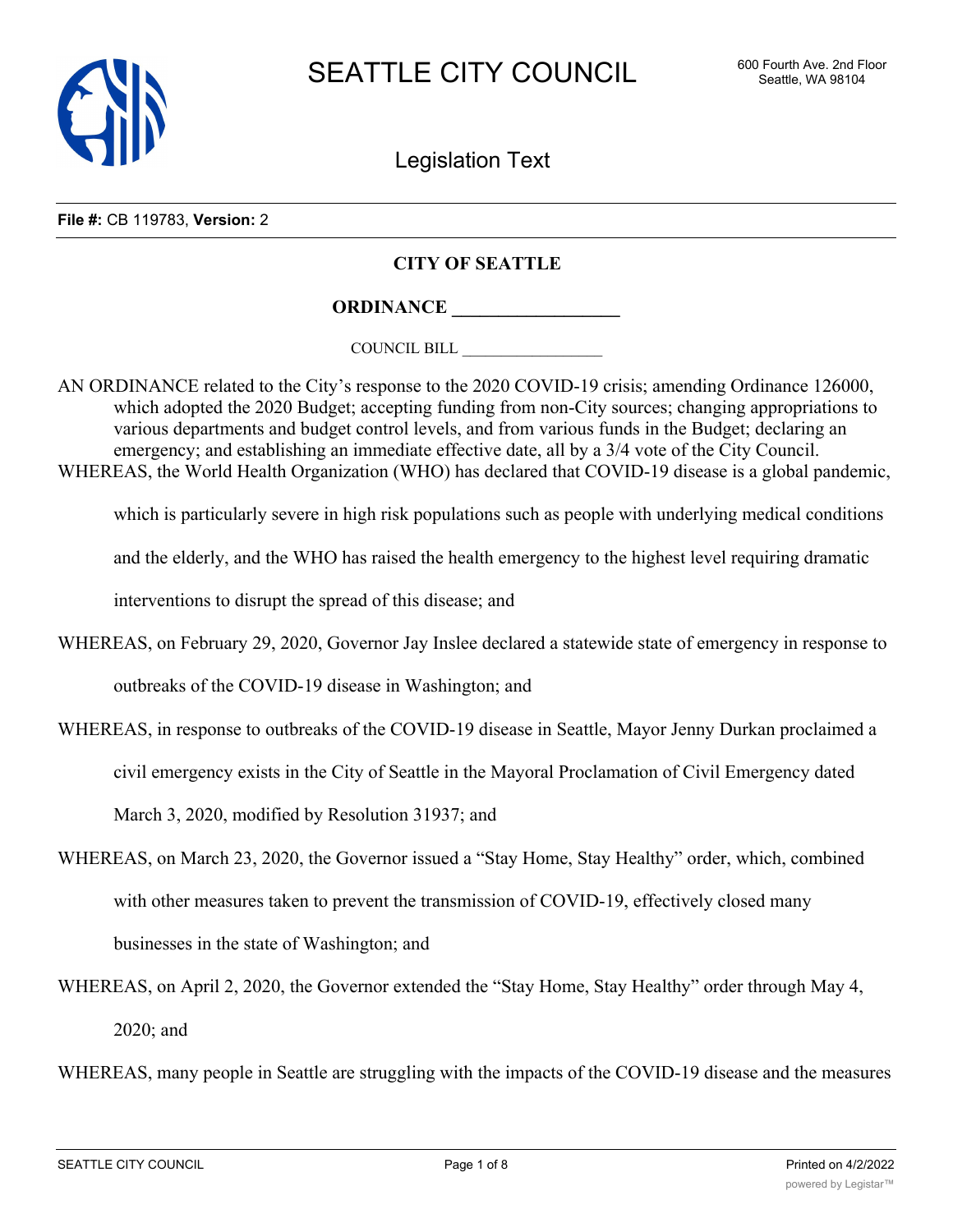taken to prevent its spread, including unemployment, housing insecurity, food insecurity; and

- WHEREAS, local companies have recently reported laying off employees, experiencing substantial revenue losses, dealing with lost business due to fear and stigma, and seeing major declines in foot traffic as tens of thousands of employees are being asked to work from home; and
- WHEREAS, these impacts are being felt across all industry sectors, including retail, restaurant, hospitality, transportation, logistics, arts, and culture; and
- WHEREAS, the economic impact may have long-term, dynamic, and unpredictable local and regional consequences, necessitating the City to act and plan accordingly; and
- WHEREAS, a number of City departments have implemented immediate assistance for affected local small businesses and displaced workers; and
- WHEREAS, the City's Small Business Stabilization Fund received nearly 9,000 applications for the first 250 in available grants, demonstrating overwhelming need for continued assistance; and

WHEREAS, the Mayor and City Council wish to redirect additional City resources to aid small businesses; and

- WHEREAS, more than half of Seattle's residents are renters, and even before COVID-19, a substantial share of renters paid more than 30 percent of their income to remain stably housed; and
- WHEREAS, the global COVID-19 crisis shows that our collective health depends on people being stably housed; and
- WHEREAS, many Seattle renters are facing job loss, struggling with childcare, and dealing with other unprecedented financial burdens stemming from the global COVID-19 crisis, leaving many unable to pay rent; and
- WHEREAS, notwithstanding Governor Inslee's eviction moratorium, renters need to pay their rent to ensure long-term housing stability; and
- WHEREAS, the United Way of King County's expanded Home Base program to provide rental assistance to King County households that have lost all or part of their income due to the coronavirus pandemic,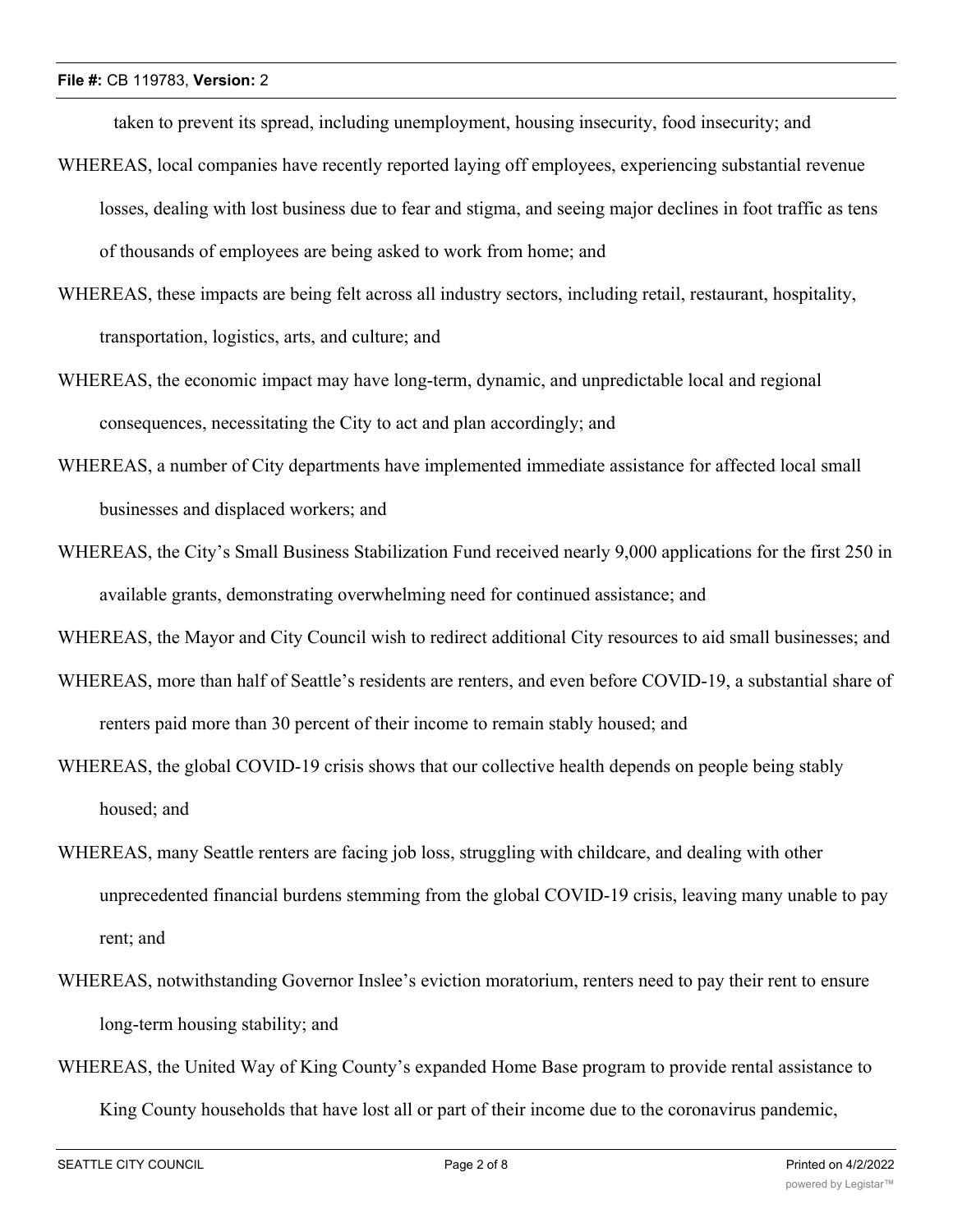originally funded at \$5 million, including \$1 million of City resources, was oversubscribed within days of its creation, further evidencing the impact of the immediate rental crisis; and

WHEREAS, on January 25, 2019, a point in time count enumerated more than 7,700 persons experiencing homelessness in Seattle; and

WHEREAS, among those persons experiencing homelessness, over 3,500 were unsheltered; and

- WHEREAS, 70 percent of persons experiencing homelessness across King County find shelter and services in Seattle; and
- WHEREAS, the Centers for Disease Control (CDC) has published its Interim Guidance on responding to COVID-19 among people experiencing homelessness that suggests a variety of responses and preventive measures to limit the spread of the virus among this extremely vulnerable population; and
- WHEREAS, both the CDC and Seattle King County Public Health recommend ensuring social distancing by maintaining at least 6 feet of distance between persons sleeping sheltered and unsheltered; and
- WHEREAS, existing shelters that cannot meet the social distance minimum should be de-concentrated through redistribution of clients to alternate shelters, requiring The City of Seattle to invest in 450 new temporary shelter beds across the city; and
- WHEREAS, there is insufficient shelter capacity to offer beds to every person sleeping outside and the City is aligned with the CDC recommendation against dispersion of encampments as that can contribute to the spread of the virus through social contact, thus requiring the City to increase access to hygiene facilities, toilets, handwashing, and showers by placing portable units across the City; and
- WHEREAS, the most effective response to homelessness is a combination of poverty alleviation through safety net programs such as food banks, job training, and health care access; prevention of housing loss through employment assistance and education, rent support, and connection to appropriate supportive services; and immediate response to homelessness through ready access to shelter and health services, especially behavioral health care, and rapid connection to housing with short- or long-term financial support; NOW,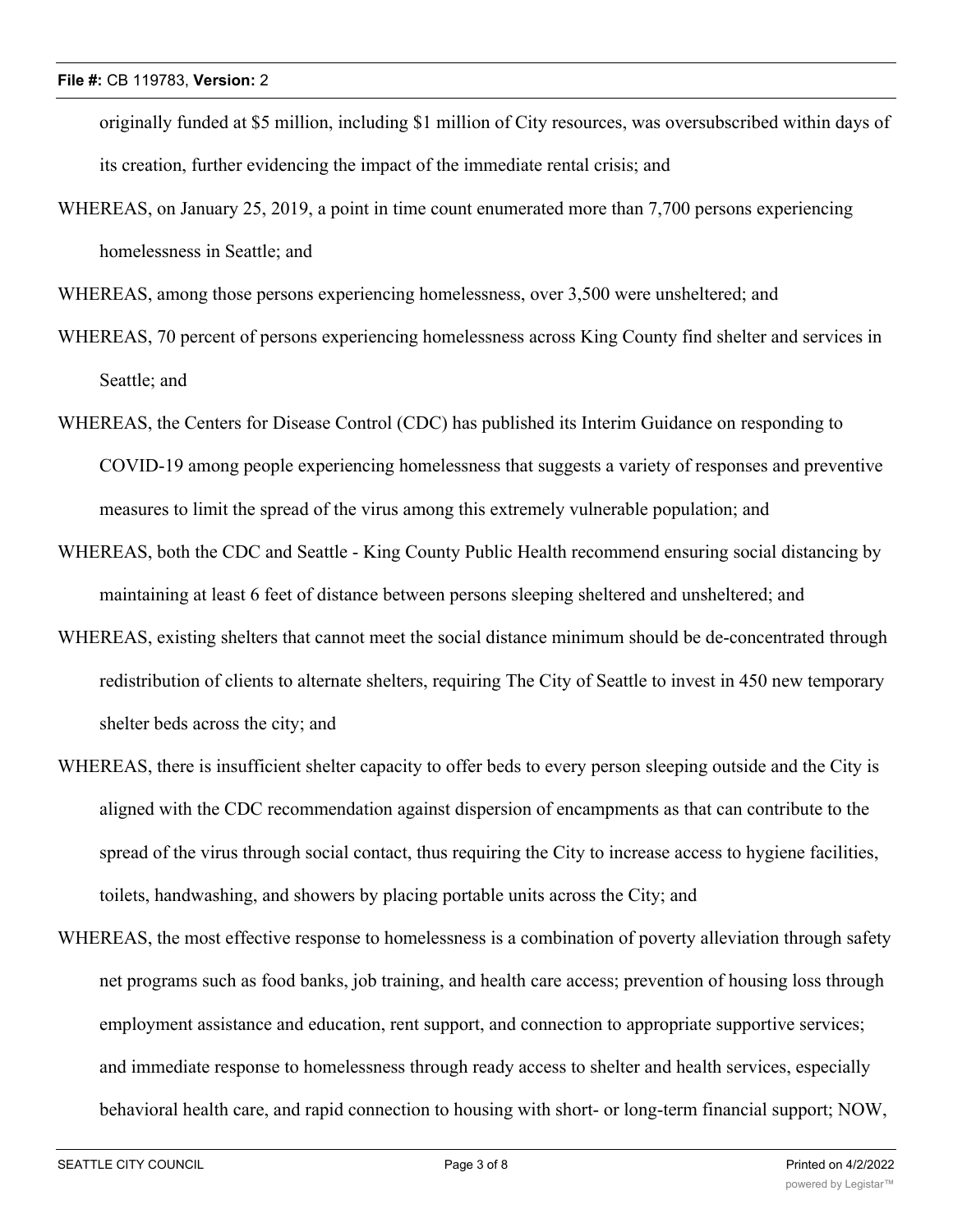#### THEREFORE,

### **BE IT ORDAINED BY THE CITY OF SEATTLE AS FOLLOWS:**

Section 1. The City Council finds and declares that:

A. On February 29, 2020, Governor Inslee proclaimed a State of Emergency for all counties throughout the State of Washington as a result of the confirmed person-to-person spread of COVID-19 in Washington State.

B. The COVID-19 disease, caused by a virus that spreads easily from person to person and which may cause serious injury and death, has spread throughout King County and the City of Seattle.

C. On March 3, 2020, Mayor Durkan issued a Proclamation of Civil Emergency declaring a civil emergency within the City of Seattle based on the confirmed spread of COVID-19 in King County and resulting deaths.

D. In recognition of the danger that hospitals may become overwhelmed with COVID-19 patients unless the spread of the disease is slowed, on March 23, 2020, Governor Inslee imposed a stay-home order throughout Washington State prohibiting all people in the State from leaving their homes or participating in gatherings with only limited exceptions for participating in essential activities or essential business services. As of April 23, 2020, that order is in effect through May 4, 2020.

E. In addition to the paramount public health concerns, the spread of COVID-19 and the necessary measures taken to reduce that spread are causing and will continue to cause severe economic dislocation in the State of Washington, King County, and the City of Seattle. On March 26, it was announced that over 133,000 Washington residents filed for jobless benefits the previous week - nine times greater than a week earlier and five times greater than in any week during the Great Recession. Indeed, the velocity of jobless claims is the greatest since the 1930s - even before the effect of Governor Inslee's stay-at-home order is fully felt. In addition, governments at all levels, including The City of Seattle, face major reductions in tax revenues even as they face major new emergency expenditures to combat the pandemic.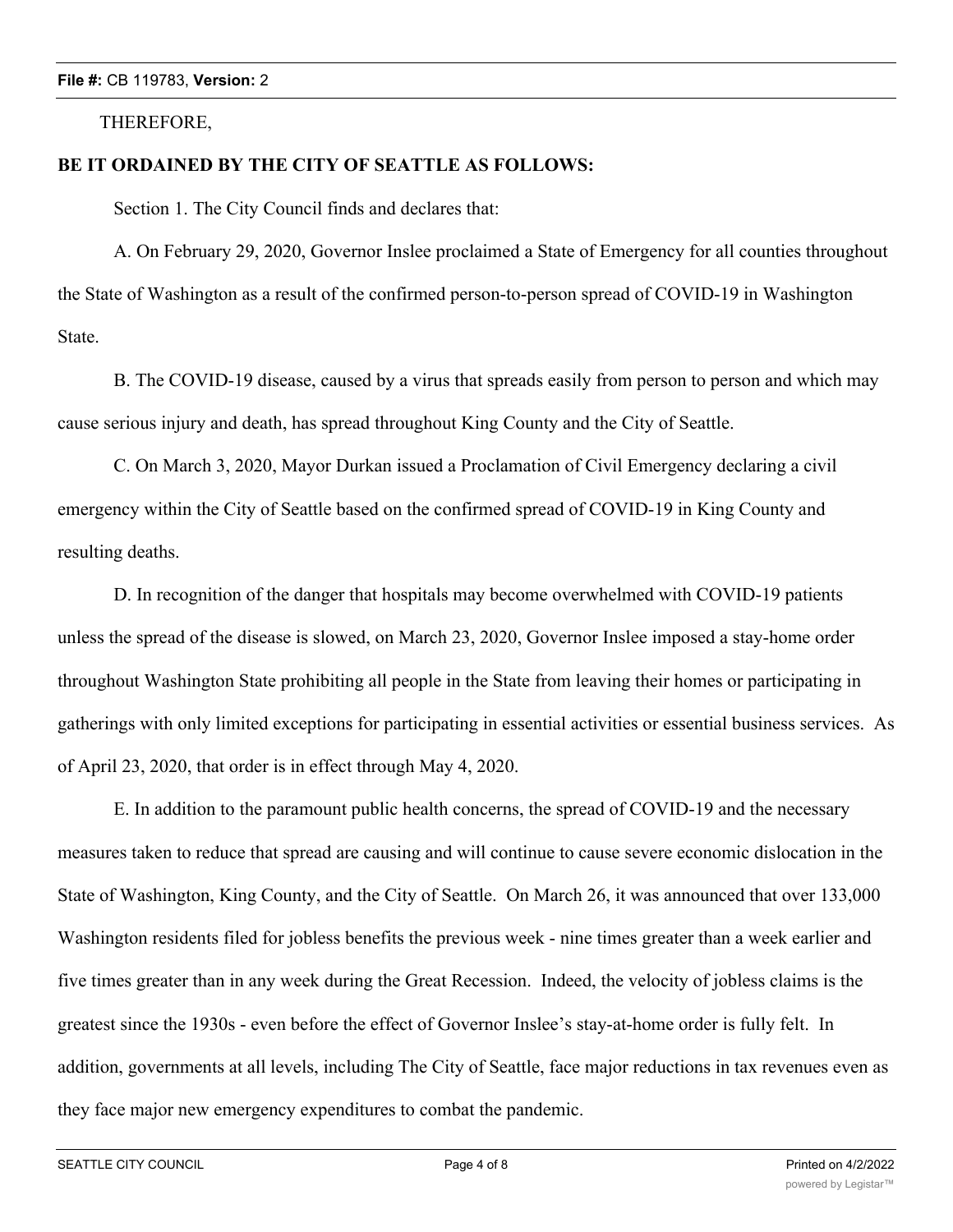F. The United States federal government has taken a number of steps to mitigate the impacts of the COVID-19 pandemic on people, organizations and businesses, including passing the Coronavirus Aid, Relief, and Economic Security (CARES) Act in March 2020, which added federal appropriations to programs used by The City of Seattle.

G. The State of Washington has also taken a number of steps to mitigate the impacts of the COVID-19 pandemic on people, organizations, and businesses of Washington, including passing a COVID-19 relief bill in March 2020, which added state appropriations to programs used by The City of Seattle.

H. The quick acceptance and appropriation of these newly available funds is crucial to mitigating the impacts of COVID-19 on The City of Seattle and the people and organizations it serves.

I. The City Council determines that the foregoing creates an emergency justifying adoption of the ordinance without a pre-adoption public hearing and justifying making the ordinance immediately effective. Holding a public hearing and following the normal rules for the ordinance becoming effective (e.g. after 30 days) would delay the proposed changes for over one month. This would stymie the City's and region's recovery from the COVID-19 emergency.

Section 2. The Mayor or the Mayor's designee, the Human Services Director, the Director of the Office of Housing, and the Director of the Office of Economic Development are authorized to accept the following non-City funding from the grantors listed below; and to execute, deliver, and perform, on behalf of The City of Seattle, agreements for the purposes described below. The funds, when received, shall be deposited in the receiving funds identified below to support the appropriations in Section 3 of this ordinance.

|     | <b>Item Department</b> | <b>Grantor</b>                  | <b>Purpose</b>                                 | Fund     | <b>Amount</b> |
|-----|------------------------|---------------------------------|------------------------------------------------|----------|---------------|
| 2.1 | Human                  |                                 | U.S. Department of Rental assistance, eviction | Human    | \$2,829,807   |
|     | Services               | Housing and Urban               | prevention, shelter                            | Services |               |
|     | Department             | Development -                   | redistribution, and food service Fund          |          |               |
|     |                        | Emergency Solutions at shelters |                                                | (16200)  |               |
|     |                        | Grants                          |                                                |          |               |

Housing

(1620)<br>(1620)<br>(1620)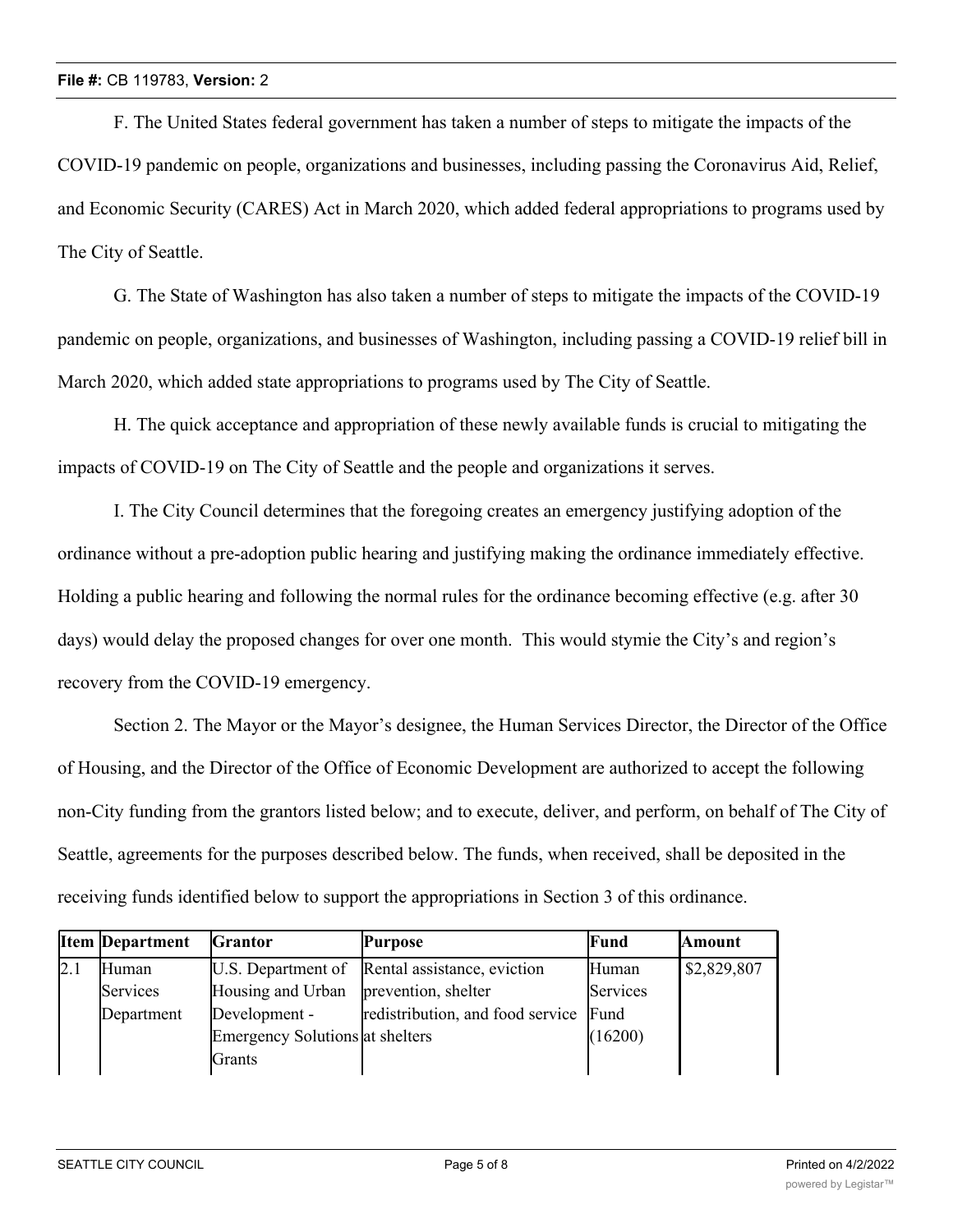| 2.2              | Human<br>Services<br>Department                    | U.S. Department of<br>Housing and Urban<br>Development -<br>Housing<br>Opportunities for<br>Persons with AIDS<br>(HOPWA) Program | Housing options for low-<br>income persons diagnosed with<br>HIV/AIDS who require<br>assistance in maintaining or<br>acquiring appropriate affordable<br>permanent housing                                          | Human<br>Services<br>Fund<br>(16200)         | \$426,340                   |
|------------------|----------------------------------------------------|----------------------------------------------------------------------------------------------------------------------------------|---------------------------------------------------------------------------------------------------------------------------------------------------------------------------------------------------------------------|----------------------------------------------|-----------------------------|
| $2.\overline{3}$ | Human<br>Services<br>Department                    | U.S. Department of<br>Health and Human<br>Services - Older<br>Americans Act Grant (PSH)                                          | Food delivery programs,<br>including to individuals at<br>Permanent Supportive Housing                                                                                                                              | Human<br>Services<br>Fund<br>(16200)         | \$4,983,977                 |
| 2.4              | Human<br>Services<br>Department                    | Medicare Title XIX                                                                                                               | Additional capacity for<br>expedited Medicaid Long Term Services<br>Services and Supports (LTSS)<br>initial assessments, which assist $(16200)$<br>with hospital patients<br>transitions to another care<br>setting | Human<br>Fund                                | \$146,669                   |
| 2.5              | Human<br>Services<br>Department                    | Community<br>Development Block<br>Grant                                                                                          |                                                                                                                                                                                                                     | Human<br>Services<br>Fund<br>(16200)         | \$1,410,045                 |
| 2.6              | Human<br>Services<br>Department                    | Community<br>Development Block<br>Grant                                                                                          | Homelessness prevention and<br>rental assistance                                                                                                                                                                    | Human<br>Services<br>Fund<br>(16200)         | \$1,410,050                 |
| 2.7              | Executive<br>Office of<br>Housing)                 | Community<br>Development Block<br>Grant                                                                                          | Building Stability Fund (rental<br>assistance)                                                                                                                                                                      | Low-<br>Income<br>Housing<br>Fund<br>(16400) | \$1,410,045                 |
| 2.8<br>Total     | Executive<br>Office of<br>Economic<br>Development) | Community<br>Development Block<br>Grant                                                                                          | <b>Small Business Stabilization</b><br>Fund                                                                                                                                                                         | General<br>Fund<br>(00100)                   | \$1,410,045<br>\$14,026,978 |
|                  |                                                    |                                                                                                                                  |                                                                                                                                                                                                                     |                                              |                             |

Section 3. Contingent upon the execution of the grant or other funding agreement authorized in Section

2, the appropriations for the following items in the 2020 Budget are increased from the funds shown, as

follows:

**Amount**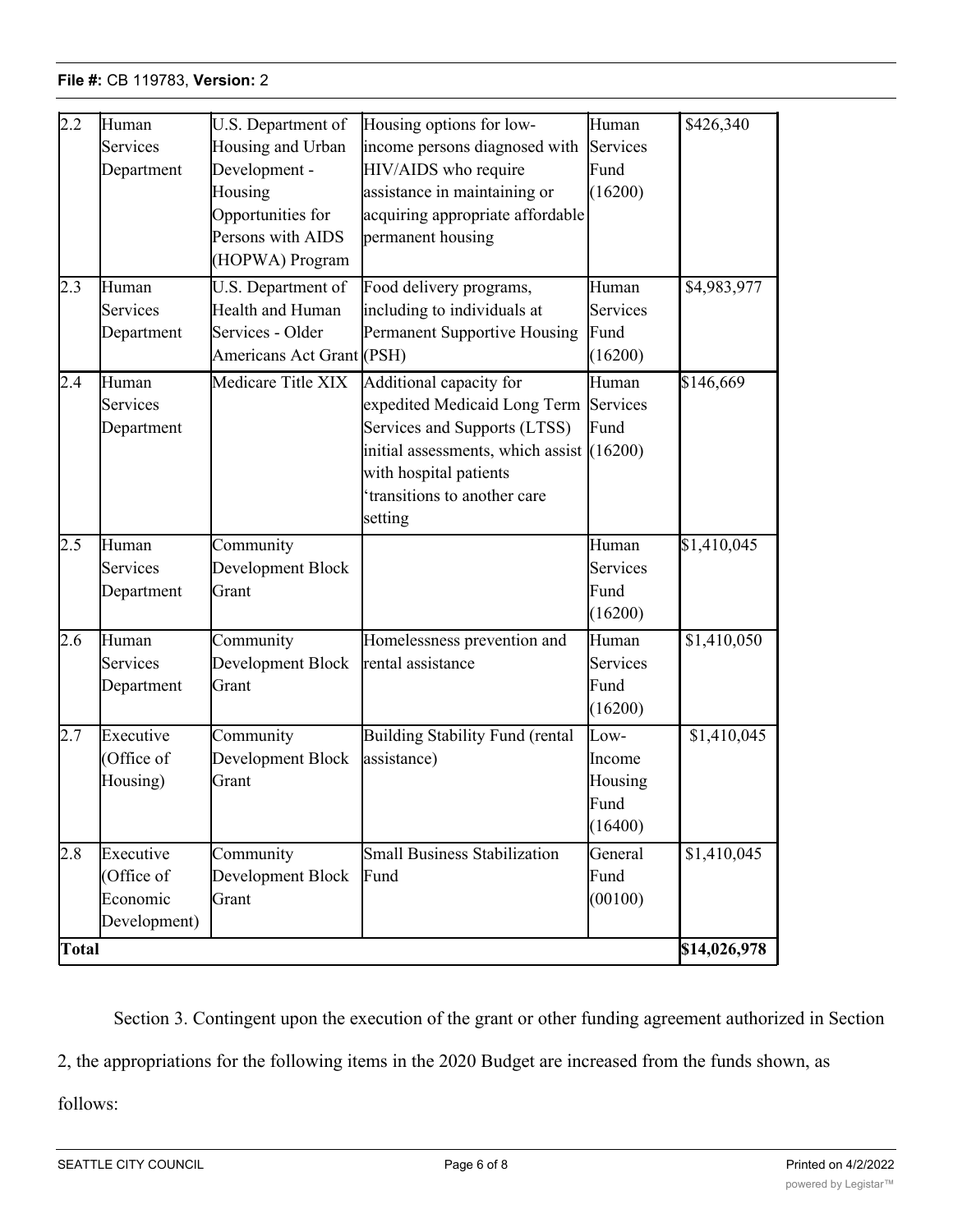|              | <b>Item Department</b>                        | Fund                               | <b>Budget Summary Level/</b><br><b>BCL Code</b>       | <b>Amount</b> |
|--------------|-----------------------------------------------|------------------------------------|-------------------------------------------------------|---------------|
| 3.1          | Human Services Department Human Services Fund | (16200)                            | <b>Addressing Homelessness</b><br>(BO-HS-H3000)       | \$2,829,807   |
| 3.2          | Human Services Department Human Services Fund | (16200)                            | <b>Addressing Homelessness</b><br>(BO-HS-H3000)       | \$426,340     |
| 3.3          | Human Services Department Human Services Fund | (16200)                            | Supporting Affordability &<br>Livability (BO-HS-1000) | \$3,688,563   |
| 3.4          | Human Services Department Human Services Fund | (16200)                            | Promoting Healthy Aging<br>(BO-HS-H6000)              | \$1,295,414   |
| 3.5          | Human Services Department Human Services Fund | (16200)                            | Promoting Healthy Aging<br>(BO-HS-H6000)              | \$146,669     |
| 3.6          | Human Services Department Human Services Fund | (16200)                            | Addressing Homelessness<br>(BO-HS-H3000)              | \$1,410,050   |
| 3.7          | Executive (Office of<br>Housing)              | Low-Income Housing<br>Fund (16400) | Multifamily Housing (BO-<br>HU-3000)                  | \$1,410,045   |
| 3.8          | Executive (Office of<br>Economic Development) | General Fund (00100)               | Business Services (BO-ED-<br>X1D00                    | \$1,410,045   |
| <b>Total</b> |                                               |                                    |                                                       | \$12,616,933  |

Unspent funds so appropriated shall carry forward to subsequent fiscal years until they are exhausted or abandoned by ordinance.

Section 4. Based on the findings of fact set forth in Section 1 of this ordinance, the Council finds and declares that this ordinance is a public emergency ordinance, which shall take effect immediately and is necessary for the protection of the public health, safety, and welfare.

Section 5. By reason of the findings set out in this ordinance, and the emergency that is declared to exist, this ordinance shall become effective immediately upon a passage by a 3/4 vote of the Council, and its approval by the Mayor, as provided in Article IV, subsection 1.I of the Charter of the City.

Passed by a 3/4 vote of all the members of the City Council the \_\_\_\_\_\_\_\_ day of